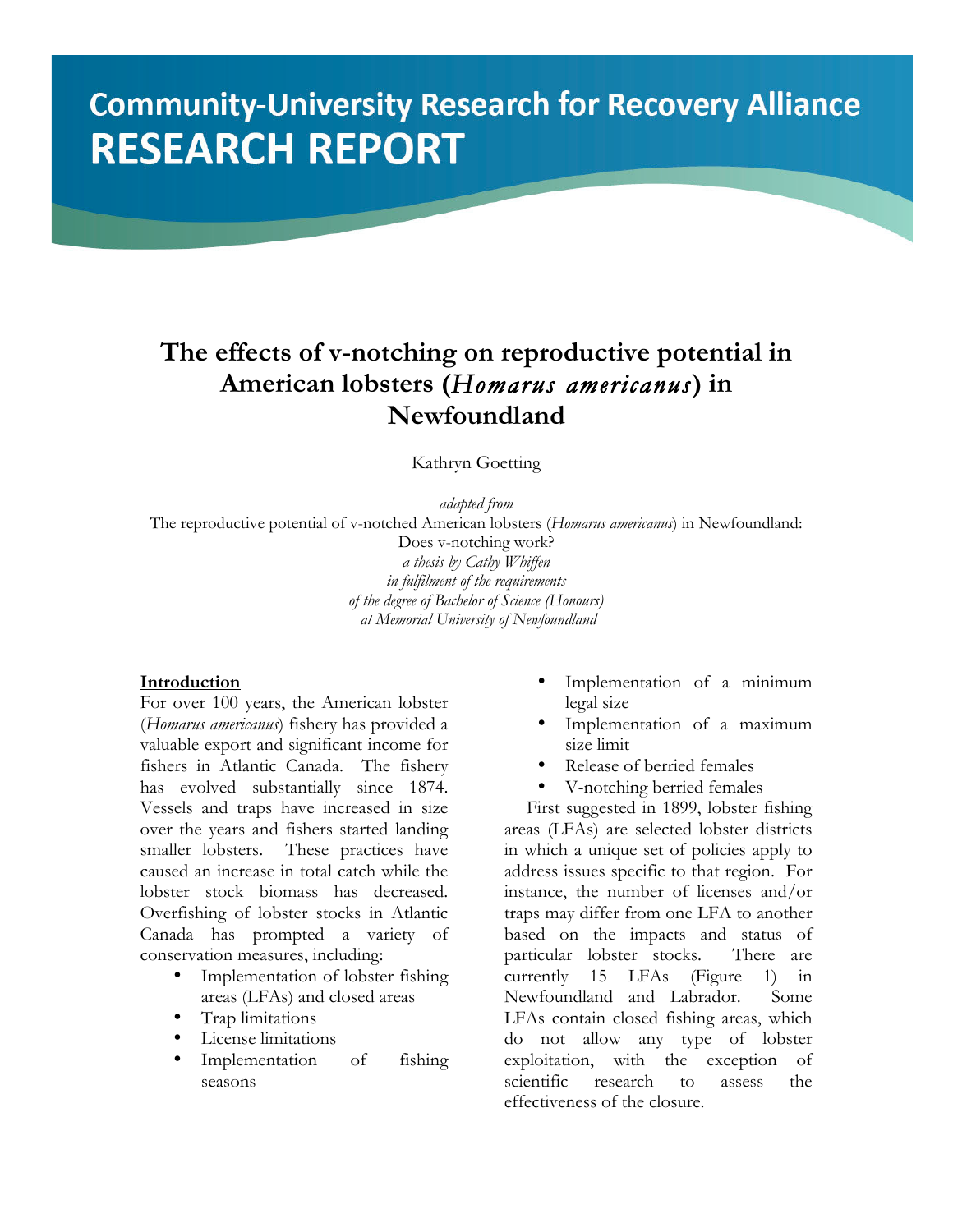

Figure 1. Newfoundland lobster fishing areas (LFAs).

Lobster fishing licenses have been required since 1918, and approximately 2,900 licenses were given to lobster fishers in Newfoundland in 2006. The Newfoundland Fishery Advisory Committee, established in 1977, recommended lobster trap limitations to attempt to bring the effort to a more sustainable level. It was believed that these regulations would help reduce the exploitation rate and eventually increase the abundance of the American lobster in Newfoundland. Other changes involving traps involved the introduction of lath spacing to allow small lobsters to escape. Furthermore, fishing for lobsters using hoop nets and towing gear was prohibited, making traps the only allowable gear with which to catch lobsters.

Fishing seasons for lobsters are coordinated with their reproductive cycle, prohibiting fishing from mid-July to mid-September, since this is the time when lobsters mate, molt, and release eggs in Newfoundland waters. These activities are vital to the survival of lobster populations and this type of regulation protects the lobsters during these important events.

Limitations on carapace length have been implemented in order to help conserve lobster populations. This type of regulation was first applied in 1873, at the same time that the retention of recently molted and egg-bearing lobsters was prohibited. A minimum carapace length (measured from the posterior edge of the eye socket to the end of the carapace, at the mid-line – see Figure 2) was implemented, which meant that lobsters that did not meet this length must be released. Lobsters are measured by harvesters using a preset gauge. This practice increases the chances for lobsters to reach reproductive maturity, possibly improving egg production and overall lobster stock biomass. The current minimum carapace length for lobsters in Newfoundland waters is 82.5mm.

A maximum carapace length policy is implemented in some LFAs in Newfoundland, allowing larger lobsters to be released in order to help maintain a proportion of larger females in the population. It has been shown that larger female lobsters have larger eggs and higher fecundity.



Figure 2. Measuring the carapace length of a lobster using callipers.

Another measure to help preserve the lobster populations around Newfoundland is the mandatory release of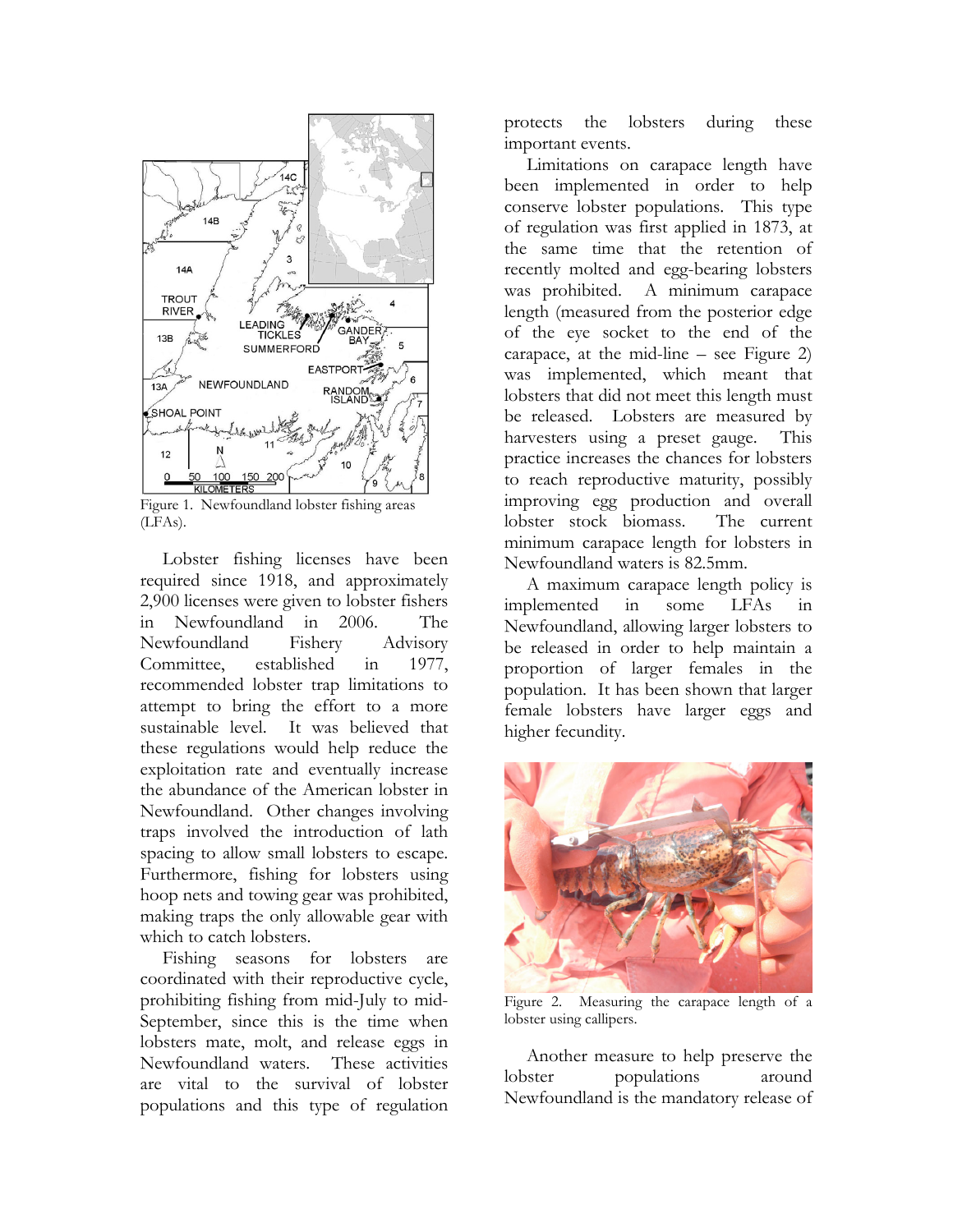egg-bearing (ovigerous) females, also known as berried females. Since this method only protects the females while they have visible eggs, v-notching the females when they are released will protect the female for a few years following release. However, v-notching is voluntary so it is not known how many fishers participate.

#### **What is v-notching?**

V-notching involves cutting a notch into the right uropod of a female lobster when eggs are present in order to identify lobsters that are capable of reproducing (Figure 3). This voluntary practice can potentially increase egg production in the lobster population since it prevents these lobsters from being landed even when eggs are not present. The v-notch will disappear due to molting within a few years, but it should remain long enough to allow the lobster to reproduce at least once. Lobsters have a biennial cycle, meaning that they reproduce one year and then molt the next.

V-notching not only allows female lobsters a chance to reproduce, but it also lets them grow to a larger size, further enhancing their reproductive potential since larger females produce more eggs.



Figure 3. V-notched lobster.

### **Material and Methods**

Data collected by fishers and recorded in logbooks from various LFAs in Newfoundland were used for this research. The data were obtained from the Department of Fisheries and Oceans (DFO). The data came from five LFAs: 4 (Leading Tickles, Gander Bay, Summerford); 5 (Eastport); 6 (Random Island); 13A (Shoal Point); and 14A (Trout River). Figure 1 shows the locations of these LFAs. In 2004, the data were collected by scientists rather than by harvesters. The DFO Science Branch and the DFO Oceans Branch checked the data for errors and inconsistencies before releasing them for use in this research. Variables recorded included carapace length (measured to the nearest millimetre with callipers), sex, and the presence of a v-notch and/or eggs.

Data from male lobsters were excluded. Six categories (Table 1) were used for the females to determine reproductive potential, and they were divided into size classes based on their carapace length. The smallest class size started at 20mm, and each class was 4mm in range. Thirty size classes were present, with the largest size class ranging from 136-140mm.

The size-maturity relationship, the sizefecundity relationship, and the reproductive potential (egg production) of the female lobsters were determined using three different equations (these can be found in detail in the thesis). Spawning frequency was also examined, and a comparison was made between reproductive potential of v-notched lobsters and the total reproductive potential and percent contribution for lobsters with a carapace length between 56 and 116mm.

Since berried lobsters are released regardless of the presence of a v-notch, berried v-notched lobsters were not included in the v-notched reproductive potential.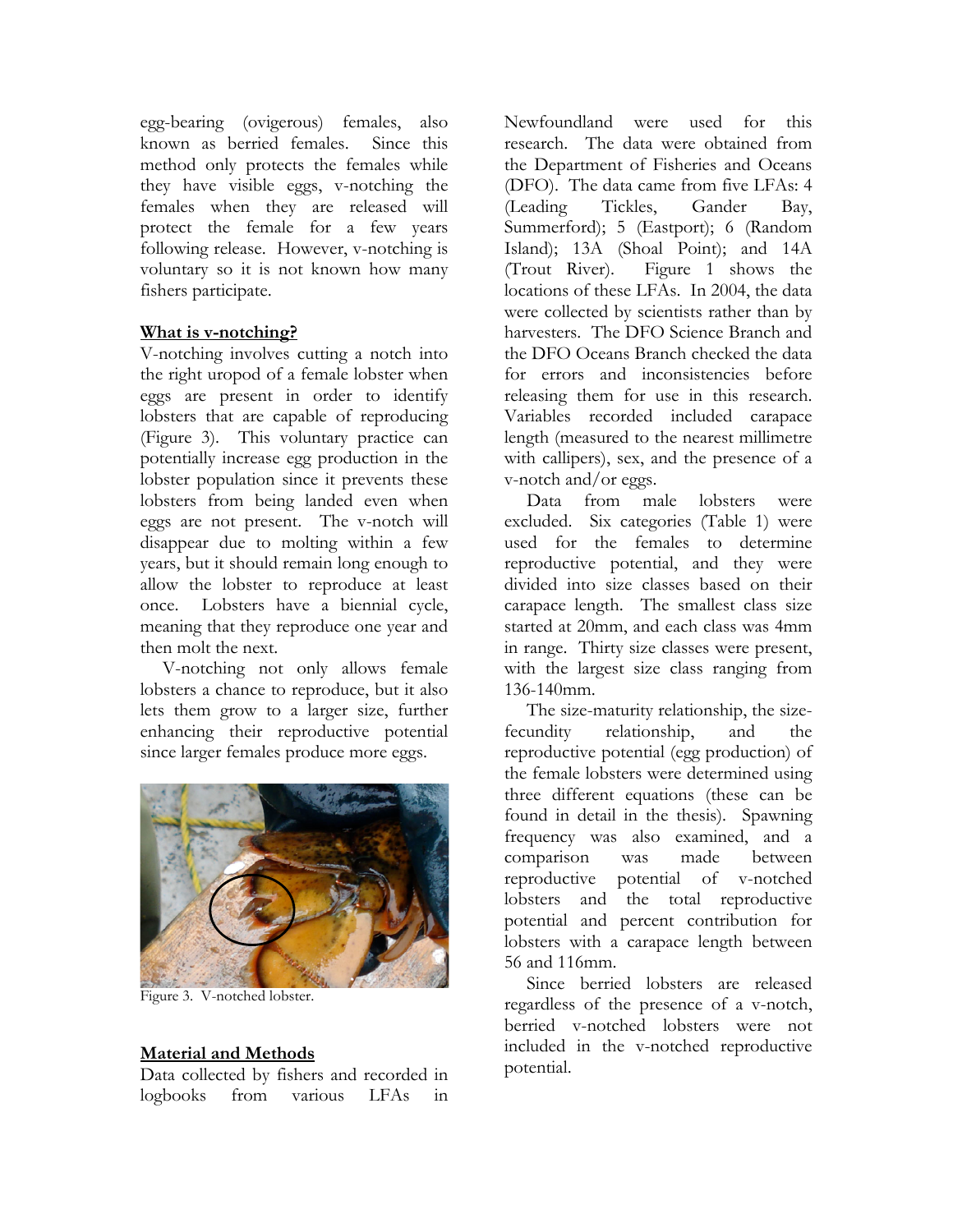| Category                | <b>New Category</b> |
|-------------------------|---------------------|
| Non-berried new v-notch | Non-berried v-      |
| Non-berried old v-notch | notch               |
| Berried new v-notch     | Berried v-notch     |
| Berried old v-notch     |                     |
| Non-berried no v-notch  | No v-notch          |
| Berried no v-notch      |                     |

Table 1. Categories used to calculate reproductive potential for female lobsters.

#### **Results**

A total of 32,066 female lobsters were used from Eastport, Leading Tickles, Random Island, Shoal Point, Summerford, Gander Bay, and Trout River, between 2004 and 2008. The total reproductive potential for these lobsters was  $1.94 \times 10^7$  eggs. Most lobsters fell within the 80-83.9mm size class, which includes the minimum legal size in Newfoundland of 82.5mm. There are fewer lobsters in the larger size classes and the highest contribution to the reproductive potential comes from the 112-115.9mm size class. Despite the fact that only 347 of the 32,066 lobsters (1.08%) fall into this size class, they contributed approximately 15% to the total reproductive potential. This is a significant contribution by a small portion of the total lobsters analyzed.

Because there were so many size ranges and so many lobsters, it was necessary to narrow down the number of lobsters analyzed to determine the reproductive potential. Leading Tickles, in LFA 4, had the smallest range in carapace length, between 56-116mm, so this is the range that was used to analyze the reproductive potential (Appendix A).

Some of the most interesting results include:

- the highest reproductive potential occurs at a length of 112mm
- the range in size of v-notched lobsters is greater than that of non-v-notched lobsters
- there are more v-notched lobsters in larger size classes than non-vnotched lobsters
- reproductive potential increases as lobster size increases

#### **Discussion**

This research shows that v-notching increases the reproductive potential of lobsters in Newfoundland. This finding establishes the science basis for vnotching as an effective sustainability measure in Newfoundland.

Although most lobsters have a biennial reproductive cycle, it has been shown that lobsters with a carapace length over 120mm usually have two spawning sessions within a 3 year period. This means that lobsters of this size reproduce more often than smaller lobsters. In addition, larger lobsters tend to produce more eggs and eggs with a higher energy content. All of these factors imply that the presence of large lobsters in a population contribute significantly to the potential success and longevity of the resource. However, these lobsters must be protected in order for this potential to be realized.

V-notching is a common practice in many lobster fisheries, and has been shown from this research to increase the size range of lobsters. Since it is beneficial to increase the number of larger lobsters in the population, v-notching is an easy and effective way to accomplish this. This practice allows lobsters to remain in the population longer, thus growing larger and potentially contributing to the reproductive potential for a longer period of time. A high reproductive potential could be accomplished with fewer large lobsters than many small ones.

The sustainability of any natural resource requires a balance between conservation and economic contributions for the harvesters. The lobster fishery in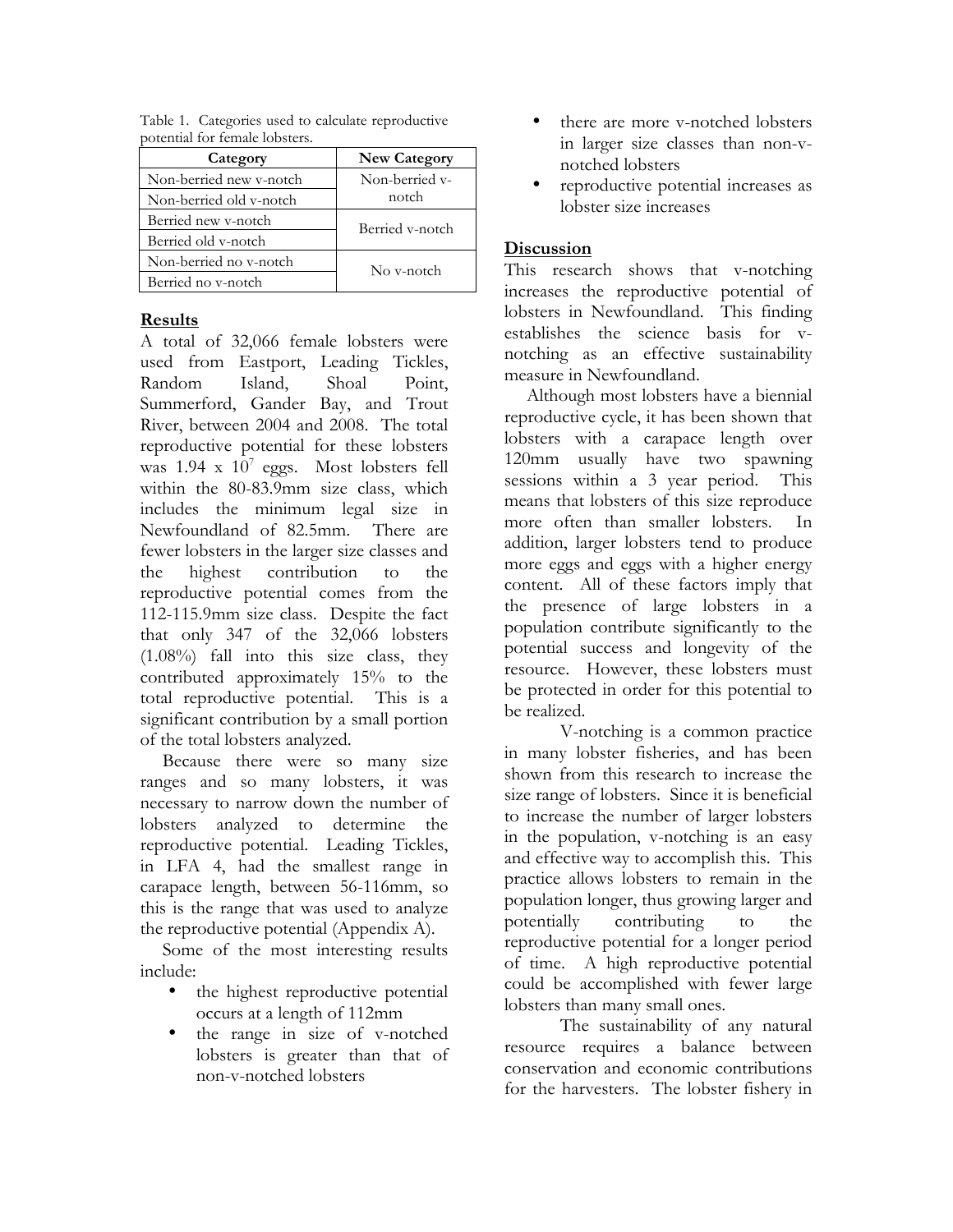Newfoundland is no different. In this case, an effective way to preserve the reproductive potential of lobster populations in the region while promoting the sustainability of the stocks would be a combination of v-notching together with a slot fishery, where lobsters are taken within a slot defined by a lower limit and an upper limit. Although v-notching females prevents them from providing financial rewards for a harvester this year, allowing these berried females to remain in the population and possibly reproduce again will help grow the population in the long term. Coupling v-notching with a slot fishery will increase the egg production and potentially increase the number of lobsters that recruit to fishable size in years to come.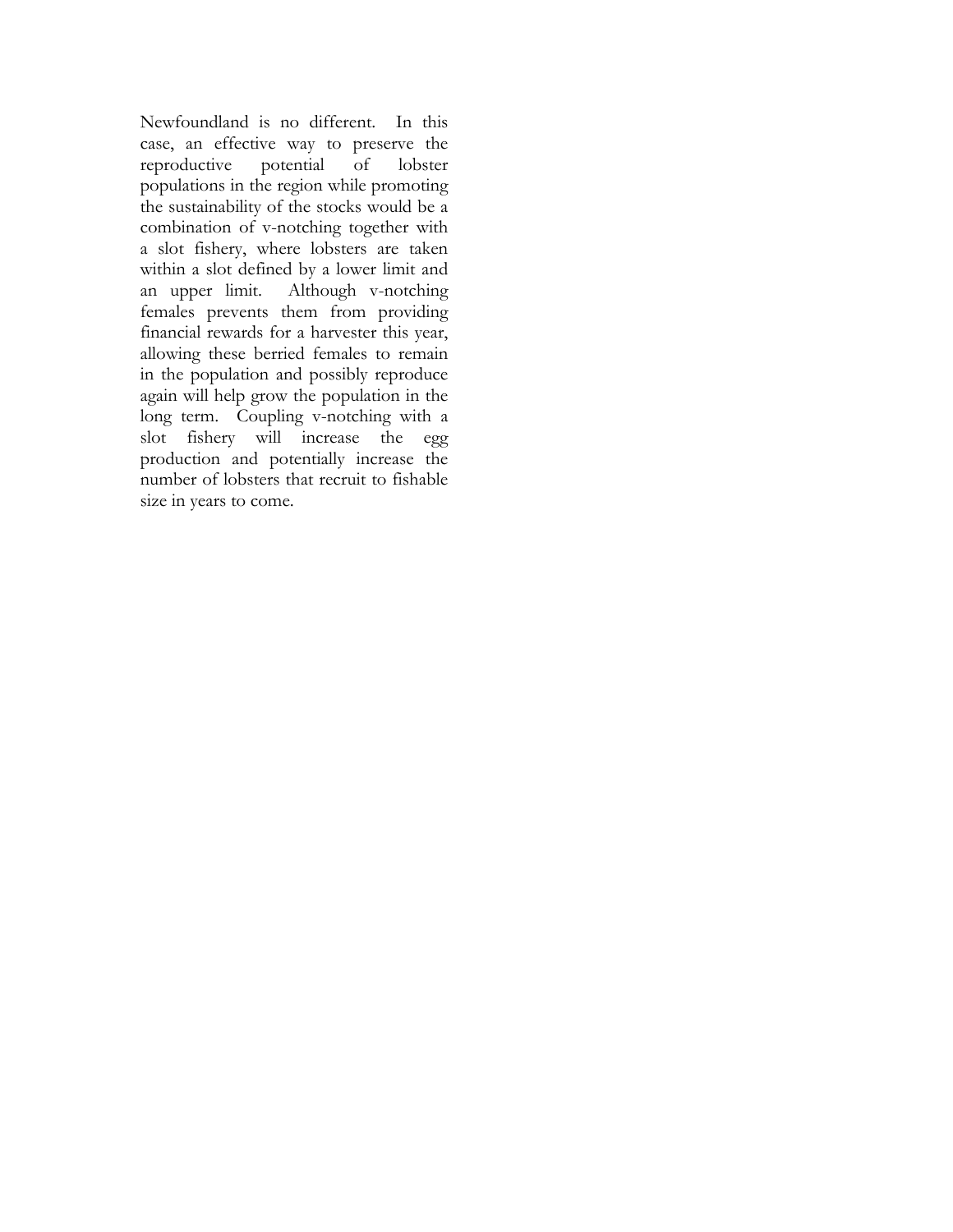#### Appendix A

**Location Year V-notch reproductive potential (eggs) Total reproductive potential (eggs)** Eastport 2004 7.97 x  $10^5$  2.03 x  $10^6$ Eastport 2005 3.72 x  $10^5$  6.40 x  $10^5$ Eastport 2006 1.68 x  $10^5$  3.49 x  $10^5$  3.49 x  $10^5$ Eastport 2007 4.18 x  $10^4$  3.50 x  $10^5$ Eastport 2008 2.06 x  $10^5$  5.66 x  $10^5$ Leading Tickles 2004 5.47 x  $10^4$  2.25 x  $10^5$ Leading Tickles 2005 1.05 x  $10^5$  1.98 x  $10^5$ Leading Tickles 2006 1.89 x 10<sup>5</sup> 3.70 x 10<sup>5</sup> Random Island 2004 1.48 x 10<sup>5</sup> 4.31 x 10<sup>5</sup> Shoal Point 2004 1.01 x 10<sup>5</sup> 9.66 x 10<sup>5</sup> Summerford 2004 6.33 x 10<sup>5</sup> 1.01 x 10<sup>6</sup> Gander Bay 2004 1.50 x 10<sup>6</sup> 2.83 x 10<sup>6</sup> 2.83 x 10<sup>6</sup> Trout River 2004 8.06 x  $10^4$  3.87 x  $10^5$ Pooled 2004-2008 4.39 x 10<sup>6</sup> 1.04 x 10<sup>7</sup> Average 3.93 x 10<sup>5</sup> 7.96 x 10<sup>5</sup> 7.96 x 10<sup>5</sup>

Standard Deviation 4.30 x 10<sup>5</sup> 7.84 x 10<sup>5</sup>

Table 1. V-notched and total reproductive potential based on lobsters with a carapace length of 56-115mm, separated by location and year. (Total reproductive potential is the total for that particular location and year).